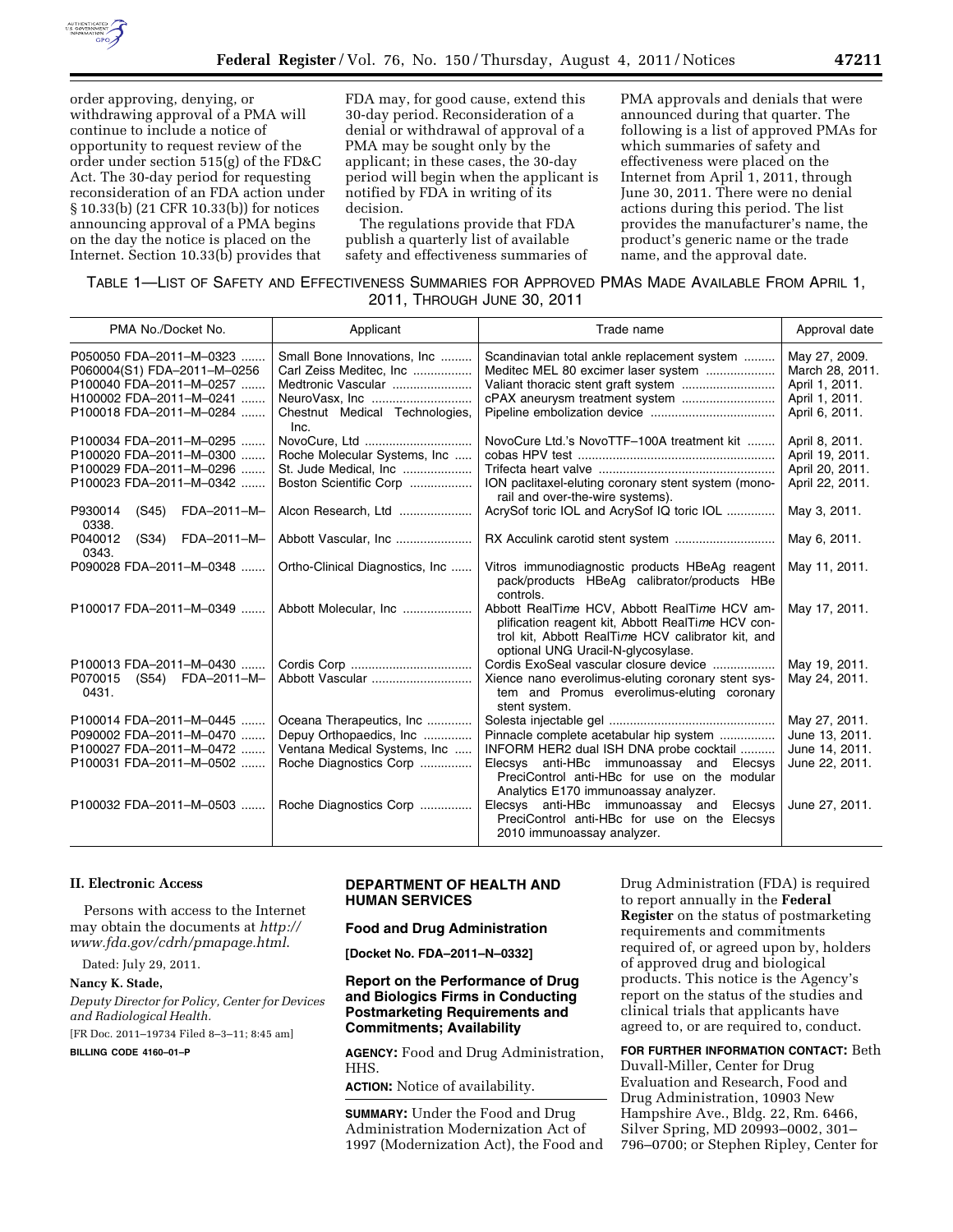Biologics Evaluation and Research (HFM–17), Food and Drug Administration, 1400 Rockville Pike, Rockville, MD 20852, 301–827–6210. **SUPPLEMENTARY INFORMATION:** 

#### **I. Background**

## *A. The Modernization Act*

Section 130(a) of the Modernization Act (Pub. L. 105–115) amended the Federal Food, Drug, and Cosmetic Act (the FD&C Act) by adding a new provision requiring reports of certain postmarketing studies, including clinical trials, for human drug and biological products (section 506B of the FD&C Act (21 U.S.C. 356b)). Section 506B of the FD&C Act provides FDA with additional authority to monitor the progress of a postmarketing study or clinical trial that an applicant has been required to, or has agreed to, conduct by requiring the applicant to submit a report annually providing information on the status of the postmarketing study/clinical trial. This report must also include reasons, if any, for failure to complete the study/clinical trial. These studies and clinical trials are intended to further define the safety, efficacy, or optimal use of a product, and therefore play a vital role in fully characterizing the product.

Under the Modernization Act, commitments to conduct postmarketing studies or clinical trials included both studies/clinical trials that applicants agreed to conduct, as well as studies/ clinical trials that applicants were required to conduct under FDA regulations.1

## *B. The Food and Drug Administration Amendments Act of 2007*

On September 27, 2007, the President signed Public Law 110–85, the Food and Drug Administration Amendments Act of 2007 (FDAAA). Section 901, in Title IX of FDAAA, created a new section 505(o) of the FD&C Act authorizing FDA to require certain studies and clinical trials for human drug and biological products approved under section 505 of the FD&C Act or section 351 of the Public Health Service Act. Under

FDAAA, FDA has been given additional authority to require applicants to conduct and report on postmarketing studies and clinical trials to assess a known serious risk, assess signals of serious risk, or identify an unexpected serious risk related to the use of a product. This new authority became effective on March 25, 2008. FDA may now take enforcement action against applicants who fail to conduct studies and clinical trials required under FDAAA, as well as studies and clinical trials required under FDA regulations (see sections  $505(0)(1)$ ,  $502(z)$ , and 303(f)(4) of the FD&C Act (21 U.S.C.  $355(0)(1)$ ,  $352(z)$ , and  $333(f)(4)$ ).

Although regulations implementing the Modernization Act postmarketing authorities use the term ''postmarketing commitment'' to refer to both required studies and studies applicants agree to conduct, in light of the new authorities enacted in FDAAA, FDA has decided it is important to distinguish between enforceable postmarketing requirements and unenforceable postmarketing commitments. Therefore, in this notice and report, FDA refers to studies/ clinical trials that an applicant is required to conduct as ''postmarketing requirements'' (PMRs) and studies/ clinical trials that an applicant agrees to but is not required to conduct as ''postmarketing commitments'' (PMCs). Both are addressed in this notice and report.

## *C. FDA's Implementing Regulations*

On October 30, 2000 (65 FR 64607), FDA published a final rule implementing section 130 of the Modernization Act. This rule modified the annual report requirements for new drug applications (NDAs) and abbreviated new drug applications  $(ANDAs)$  by revising  $§ 314.81(b)(2)(vii)$ (21 CFR 314.81(b)(2)(vii)). The rule also created a new annual reporting requirement for biologics license applications (BLAs) by establishing § 601.70 (21 CFR 601.70). The rule described the content and format of the annual progress report, and clarified the scope of the reporting requirement and the timing for submission of the annual progress reports. The rule became effective on April 30, 2001. The regulations apply only to human drug and biological products approved under NDAs, ANDAs, and BLAs. They do not apply to animal drugs or to biological products regulated under the medical device authorities.

The reporting requirements under §§ 314.81(b)(2)(vii) and 601.70 apply to PMRs and PMCs made on or before the enactment of the Modernization Act (November 21, 1997), as well as those

made after that date. Therefore, studies and clinical trials required under FDAAA are covered by the reporting requirements in these regulations.

Sections 314.81(b)(2)(vii) and 601.70 require applicants of approved drug and biological products to submit annually a report on the status of each clinical safety, clinical efficacy, clinical pharmacology, and nonclinical toxicology study/clinical trial either required by FDA or that they have committed to conduct, either at the time of approval or after approval of their NDA, ANDA, or BLA. The status of PMCs concerning chemistry, manufacturing, and production controls and the status of other studies/clinical trials conducted on an applicant's own initiative are not required to be reported under §§ 314.81(b)(2)(vii) and 601.70 and are not addressed in this report. It should be noted, however, that applicants are required to report to FDA on these commitments made for NDAs and ANDAs under § 314.81(b)(2)(viii). Furthermore, section 505(o)(3)(E) of the FD&C Act, as amended by FDAAA, requires that applicants report periodically on the status of each required study/clinical trial and each study/clinical trial ''otherwise undertaken \* \* \* to investigate a safety issue  $* * *$ ."

According to the regulations, once a PMR has been required, or a PMC has been agreed upon, an applicant must report on the progress of the PMR/PMC on the anniversary of the product's approval until the PMR/PMC is completed or terminated and FDA determines that the PMR/PMC has been fulfilled or that the PMR/PMC is either no longer feasible or would no longer provide useful information. The annual progress report must include a description of the PMR/PMC, a schedule for completing the PMR/PMC, and a characterization of the current status of the PMR/PMC. The report must also provide an explanation of the PMR/PMC status by describing briefly the progress of the PMR/PMC. A PMR/PMC schedule is expected to include the actual or projected dates for the following: (1) Submission of the final protocol to FDA, (2) completion of the study/ clinical trial, and (3) submission of the final report to FDA. The status of the PMR/PMC must be described in the annual report according to the following definitions:

• *Pending:* The study/clinical trial has not been initiated *(i.e.,* no subjects have been enrolled or animals dosed), but does not meet the criteria for delayed (*i.e.,* the original projected date for initiation of subject accrual or

<sup>&</sup>lt;sup>1</sup> Before passage of the Food and Drug Administration Amendments Act of 2007 (FDAAA), FDA could require postmarketing studies and clinical trials under the following circumstances: To verify and describe clinical benefit for a human drug approved in accordance with the accelerated approval provisions in section 506(b)(2)(A) of the FD&C Act (21 CFR 314.510 and 601.41); for a drug approved on the basis of animal efficacy data because human efficacy trials are not ethical or feasible (21 CFR 314.610(b)(1) and 601.91(b)(1)); and for marketed drugs that are not adequately labeled for children under section 505B of the FD&C Act (Pediatric Research Equity Act (21 U.S.C. 355c; Pub. L. 108–155)).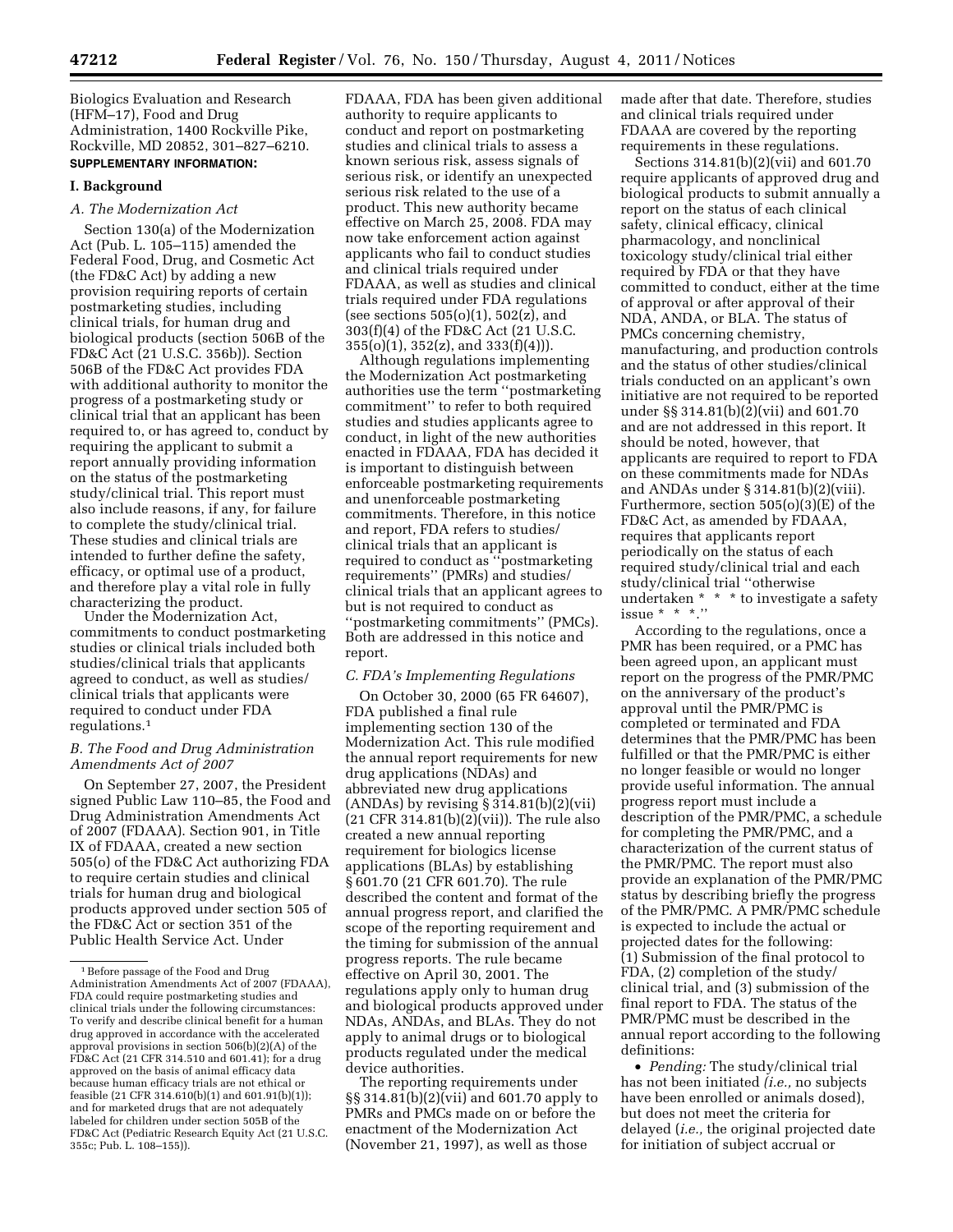initiation of animal dosing has not passed);

• *Ongoing:* The study/clinical trial is proceeding according to or ahead of the original schedule;

• *Delayed:* The study/clinical trial is behind the original schedule;

• *Terminated:* The study/clinical trial was ended before completion, but a final report has not been submitted to FDA; or

• *Submitted:* The study/clinical trial has been completed or terminated, and a final report has been submitted to FDA.

Databases containing information on PMRs/PMCs are maintained at the Center for Drug Evaluation and Research (CDER) and the Center for Biologics Evaluation and Research (CBER).

## **II. Summary of Information From Postmarketing Status Reports**

This report, published to fulfill the annual reporting requirement under the Modernization Act, summarizes the status of PMRs and PMCs as of September 30, 2010. If a requirement or commitment did not have a schedule, or a postmarketing progress report was not received in the previous 12 months, the PMR/PMC is categorized according to the most recent information available to the Agency.2

Information in this report covers any PMR/PMC that was made, in writing, at the time of approval or after approval of an application or a supplement to an application, including PMRs required under FDAAA (section 505(o)(3) of the FD&C Act), PMRs required under FDA regulations (*e.g.,* PMRs required to demonstrate clinical benefit of a product following accelerated approval (see footnote 1 of this document)), and PMCs agreed to by the applicant.

Information summarized in this report includes the following: (1) The number of applicants with open (uncompleted) PMRs/PMCs, (2) the number of open PMRs/PMCs, (3) the status of open PMRs/PMCs as reported in § 314.81(b)(2)(vii) or § 601.70 annual reports, (4) the status of concluded PMRs/PMCs as determined by FDA, and (5) the number of applications with open PMRs/PMCs for which applicants did not submit an annual report within 60 days of the anniversary date of U.S. approval.

Additional information about PMRs/ PMCs submitted by applicants to CDER and CBER is provided on FDA's Web site at *[http://www.fda.gov/Drugs/](http://www.fda.gov/Drugs/GuidanceComplianceRegulatoryInformation/Post-marketingPhaseIVCommitments/default.htm)*

*[GuidanceComplianceRegulatory](http://www.fda.gov/Drugs/GuidanceComplianceRegulatoryInformation/Post-marketingPhaseIVCommitments/default.htm) [Information/Post-marketing](http://www.fda.gov/Drugs/GuidanceComplianceRegulatoryInformation/Post-marketingPhaseIVCommitments/default.htm) [PhaseIVCommitments/default.htm.](http://www.fda.gov/Drugs/GuidanceComplianceRegulatoryInformation/Post-marketingPhaseIVCommitments/default.htm)*  Neither the Web site nor this notice include information about PMCs concerning chemistry, manufacturing, and controls. It is FDA policy not to post information on the Web site until it has been reviewed for accuracy. Numbers published in this notice cannot be compared with the numbers resulting from searches of the Web site because this notice incorporates totals for all PMRs/PMCs in FDA databases, including PMRs/PMCs undergoing review for accuracy. In addition, the report in this notice will be updated annually while the Web site is updated quarterly (*i.e.,* in January, April, July, and October).

Many applicants have more than one approved product and for many products there is more than one PMR or PMC. Specifically, there were 164 unique applicants with 233 NDAs/ ANDAs that had open PMRs/PMCs. There were 69 unique applicants with 87 BLAs that had open PMRs/PMCs.

Annual status reports are required to be submitted for each open PMR/PMC within 60 days of the anniversary date of U.S. approval of the original application. In fiscal year 2010 (FY10), 20 percent (36/184) of NDA/ANDA and 36 percent (31/87) of BLA annual status reports were not submitted within 60 days of the anniversary date of U.S. approval of the original application. Of the annual status reports due but not submitted on time, 100 percent of the NDA/ANDA and 52 percent (16/31) of the BLA reports were submitted before the close of FY10 (September 30, 2010).

Most PMRs are progressing on schedule (91 percent for NDAs/ANDAs; 88 percent for BLAs). Most PMCs are also progressing on schedule (84 percent for NDAs/ANDAs; 77 percent for BLAs). Most of the PMCs that are currently listed in the database were developed before the postmarketing requirements section of FDAAA took effect.3

#### **III. About This Report**

This report provides six separate summary tables. The tables in this document distinguish between PMRs and PMCs and between on-schedule and off-schedule PMRs and PMCs according to the original schedule milestones. Onschedule PMRs/PMCs are categorized as pending, ongoing, or submitted. Offschedule PMRs/PMCs that have missed one of the original milestone dates are categorized as delayed or terminated. The tables include data as of September 30, 2010.

Table 1 of this document provides an overall summary of the data on all PMRs and PMCs. Tables 2 and 3 of this document provide detail on PMRs. Table 2 of this document provides additional detail on the status of onschedule PMRs.

Table 1 of this document shows that most PMRs (91 percent for NDAs/ ANDAs and 88 percent for BLAs) and most PMCs (84 percent for NDAs/ ANDAs and 77 percent for BLAs) are on schedule. Overall, of the PMRs that are pending (*i.e.,* have not been initiated), 92 percent were created within the past 3 years. Table 2 of this document shows that 53 percent of pending PMRs for drug and biological products are in response to the Pediatric Research and Equity Act (PREA), under which FDA requires sponsors to study new drugs, when appropriate, for pediatric populations. Under section 505B(a)(3) of the FD&C Act, the initiation of these studies generally is deferred until required safety information from other studies has first been submitted and reviewed. PMRs for products approved under the animal efficacy rule (21 CFR 314.600 for drugs; 21 CFR 601.90 for biological products) can be conducted only when the product is used for its indication as a counterterrorism measure. In the absence of a public health emergency, these studies/clinical trials will remain pending indefinitely. The next largest category of pending PMRs for drug and biological products (45 percent) comprises those studies/ clinical trials required by FDA under FDAAA, which became effective on March 25, 2008.

Table 3 of this document provides additional detail on the status of offschedule PMRs. The majority of offschedule PMRs (which account for 9 percent of the total for NDAs/ANDAs and 12 percent for BLAs) are delayed according to the original schedule milestones (96 percent (47/49) for NDAs/ANDAs; 94 percent (17/18) for BLAs). In certain situations, the original schedules may have been adjusted for unanticipated delays in the progress of the study/clinical trial (*e.g.,* difficulties with subject enrollment in a trial for a marketed drug or need for additional time to analyze results). In this report, study/clinical trial status reflects the status in relation to the original study/ clinical trial schedule regardless of whether FDA has acknowledged that additional time may be required to complete the study/clinical trial.

<sup>2</sup>Although the data included in this report do not include a summary of reports that applicants have failed to file by their due date, the Agency notes that it may take appropriate regulatory action in the event reports are not filed on a timely basis.

<sup>3</sup>There are existing PMCs established before FDAAA that might meet current FDAAA standards for required safety studies/clinical trials under section 505(o)(3)(B) of the FD&C Act. Under section 505(o)(3)(c) of the FD&C Act, the Agency may convert pre-existing PMCs into PMRs if it becomes aware of new safety information.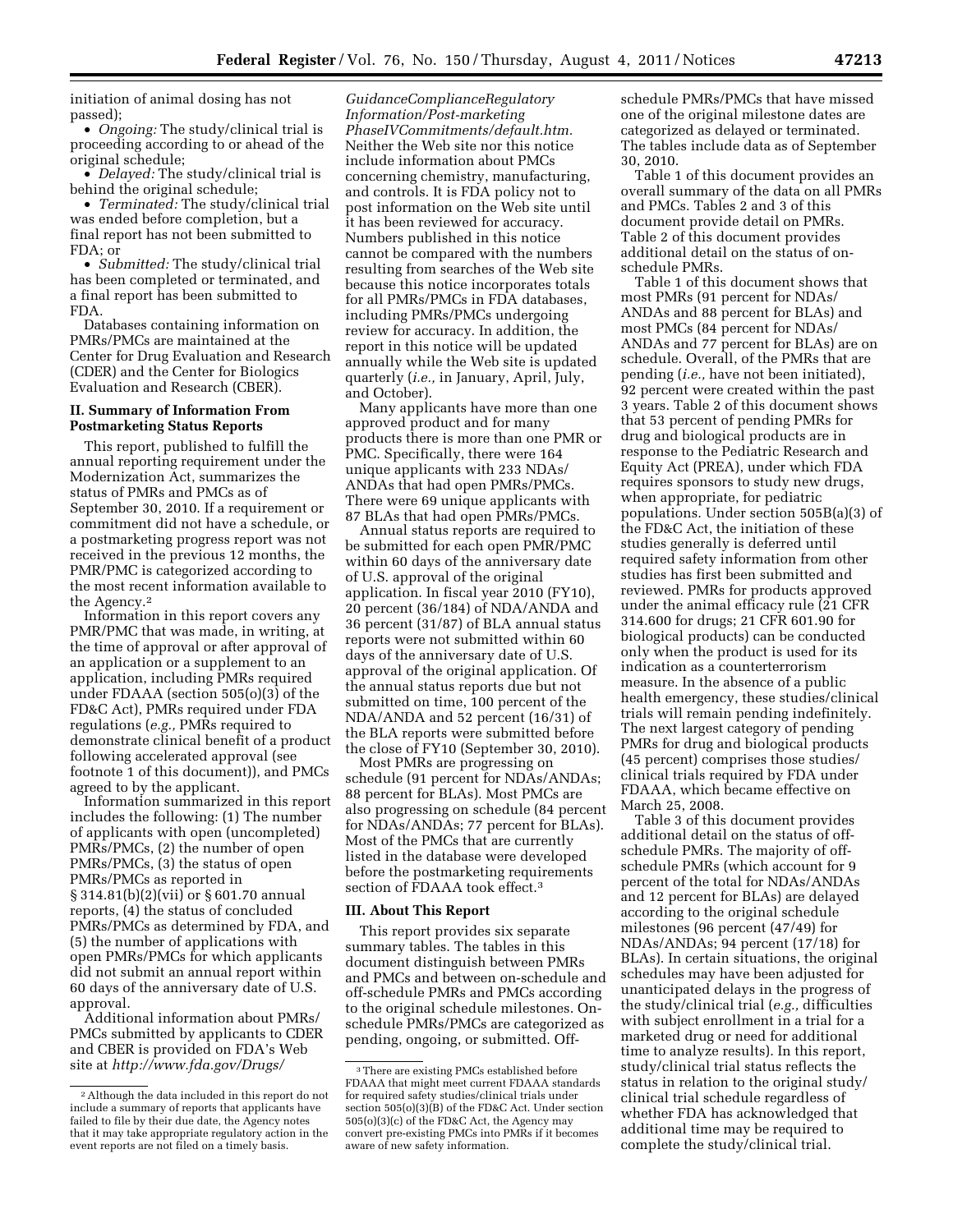Tables 4 and 5 of this document provide additional detail on the status of PMCs. Table 4 of this document provides additional detail on the status of on-schedule PMCs. Pending PMCs comprise 50 percent (201/399) of the onschedule NDA/ANDA PMCs and 28 percent (66/236) of the on-schedule BLA PMCs.

Table 5 of this document provides additional details on the status of off-

schedule PMCs. The majority of offschedule PMCs (which account for 16 percent for NDAs/ANDAs and 23 percent for BLAs) are delayed according to the original schedule milestones (91 percent (67/74) for NDAs/ANDAs; 97 percent (69/71) for BLAs). As noted previously in this document, this report reflects the original due dates for study/ clinical trial results and does not reflect discussions between the Agency and the sponsor regarding studies/clinical trials that may require more time for completion.

Table 6 of this document provides details about PMRs and PMCs that were concluded in the previous year. The majority of concluded PMRs and PMCs were fulfilled (57 percent of NDA/ ANDA PMRs and 40 percent of BLA PMRs; 85 percent of NDA/ANDA PMCs and 84 percent of BLA PMCs).

# TABLE 1—SUMMARY OF POSTMARKETING REQUIREMENTS AND COMMITMENTS

[Numbers as of September 30, 2010]

| NDA/ANDA<br>(% of total PMR)<br>or % of total<br>PMC) | <b>BLA</b><br>(% of total PMR<br>or % of total<br>PMC) <sup>1</sup> |
|-------------------------------------------------------|---------------------------------------------------------------------|
| 526                                                   | 149                                                                 |
| 477 (91%)                                             | 131 (88%)                                                           |
| 49 (9%)                                               | 18 (12%)                                                            |
| 473                                                   | 307                                                                 |
| 399 (84%)                                             | 236 (77%)                                                           |
| 74 (16%)                                              | 71 (23%)                                                            |

1On October 1, 2003, FDA completed a consolidation of certain therapeutic products formerly regulated by CBER into CDER. Consequently, CDER now reviews many BLAs. Fiscal year statistics for postmarketing requirements and commitments for BLAs reviewed by CDER are included in BLA totals in this table.

TABLE 2—SUMMARY OF ON-SCHEDULE POSTMARKETING REQUIREMENTS

[Numbers as of September 30, 2010]

| On-schedule open PMRs | NDA/ANDA<br>(% of total PMR) | <b>BLA</b><br>(% of total<br>$PMR$ ) <sup>1</sup> |
|-----------------------|------------------------------|---------------------------------------------------|
| Pending (by type):    |                              |                                                   |
|                       |                              | 2                                                 |
|                       | 217                          | 27                                                |
|                       |                              | O                                                 |
|                       | 145                          | 62                                                |
|                       | 370 (70%)                    | 91 (61%)                                          |
| Ongoing:              |                              |                                                   |
|                       | 12                           |                                                   |
|                       | 26                           |                                                   |
|                       |                              |                                                   |
|                       | 28                           | 22                                                |
|                       | 66 (13%)                     | 31(21%)                                           |
| Submitted:            |                              |                                                   |
|                       | 5                            | з                                                 |
|                       | 22                           |                                                   |
|                       |                              |                                                   |
|                       | 14                           |                                                   |
|                       | 41 (8%)                      | 9(6%)                                             |
|                       | 477 (91%)                    | 131 (88%)                                         |

1 See note 1 for table 1 of this document.

<sup>2</sup> Many PREA studies have a pending status. PREA studies are usually deferred because the product is ready for approval in adults. Initiation of these studies also may be deferred until additional safety information from

<sup>3</sup> PMRs for products approved under the animal efficacy rule (21 CFR 314.600 for drugs; 21 CFR 601.90 for biological products) can be conducted only when the product is used for its indication as a counterterrorism measure. In the absence of a public health emergency, these studies/clinical trials will remain pending indefinitely.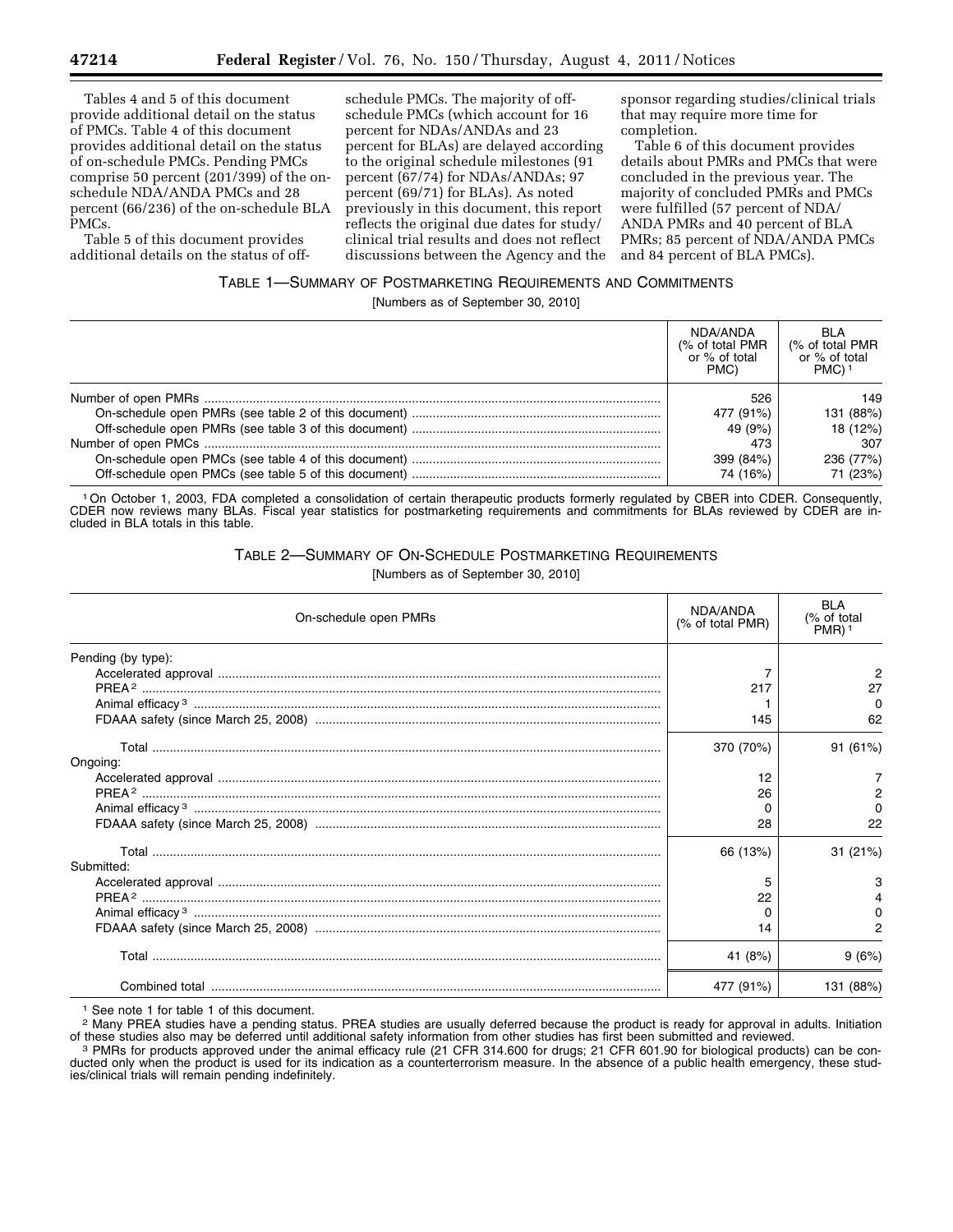# TABLE 3—SUMMARY OF OFF-SCHEDULE POSTMARKETING REQUIREMENTS

[Numbers as of September 30, 2010]

| Off-schedule open PMRs | NDA/ANDA<br>(% of total PMR) | BI A<br>$\frac{1}{2}$ of total<br>PMR) |
|------------------------|------------------------------|----------------------------------------|
| Delayed:               |                              |                                        |
|                        |                              |                                        |
|                        | 39                           |                                        |
|                        |                              |                                        |
|                        | ⌒                            |                                        |
|                        | 47 (9%)                      | (11%)                                  |
| Terminated             | $2(0.4\%)$                   | $(0.7\%)$                              |
|                        | 49 (9%)                      |                                        |

1See note 1 for table 1 of this document.

# TABLE 4—SUMMARY OF ON-SCHEDULE POSTMARKETING COMMITMENTS

[Numbers as of September 30, 2010]

| On-schedule open PMCs | NDA/ANDA<br>(% of total PMC) | <b>BLA</b><br>(% of total<br>PMC) <sup>1</sup> |
|-----------------------|------------------------------|------------------------------------------------|
| Pending               | 201 (42%)                    | 66 (21%)                                       |
| Ongoing               | 87 (18%)                     | 95 (31%)                                       |
| Submitted             | 111 (23%)                    | 75 (24%)                                       |
| Combined total        | 399 (84%)                    | 236 (77%)                                      |

1See note 1 for table 1 of this document.

# TABLE 5—SUMMARY OF OFF-SCHEDULE POSTMARKETING COMMITMENTS

[Numbers as of September 30, 2010]

| Off-schedule open PMCs | NDA/ANDA<br>(% of total PMC) | <b>BLA</b><br>(% of total<br>PMC) |
|------------------------|------------------------------|-----------------------------------|
| Delayed<br>Terminated  | 67 (14%)<br>7 (1%)           | 69 (22%)<br>2(0.7%)               |
| Combined total         | 74 (16%)                     | 71 (23%)                          |

1See note 1 for table 1 of this document.

# TABLE 6—SUMMARY OF CONCLUDED POSTMARKETING REQUIREMENTS AND COMMITMENTS (OCTOBER 1, 2009 TO OCTOBER 1, 2010)

|                                                                             | NDA/ANDA<br>(% of total) | BI A<br>(% of total) <sup>1</sup> |
|-----------------------------------------------------------------------------|--------------------------|-----------------------------------|
| Concluded PMRs:                                                             |                          |                                   |
|                                                                             | 25(57%)                  | 4 $(40%)$                         |
|                                                                             | 10(23%)                  |                                   |
|                                                                             | 9(20%)                   | 6(60%)                            |
| Concluded PMCs:                                                             | 44                       | 10                                |
|                                                                             | 174 (85%)                | 51 (84%)                          |
| Commitment not met (released and new revised requirement/commitment issued) | 25 (12%)                 | (2%)                              |
|                                                                             | 5(2%)                    | 9(15%)                            |
| Total                                                                       | 204                      | 61                                |

1See note 1 for table 1 of this document.